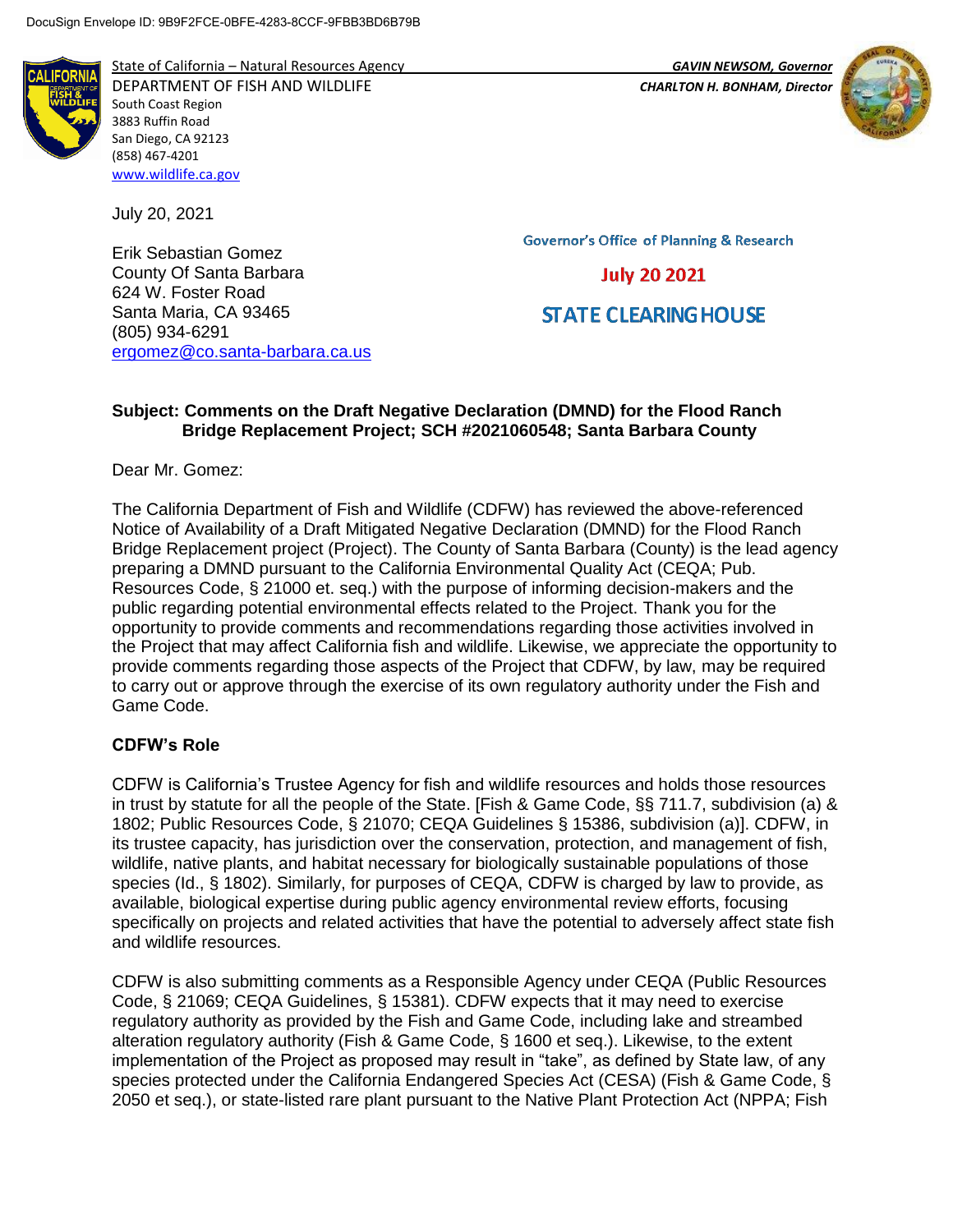Erik Sebastian Gomez County Of Santa Barbara July 24, 2021 Page 2 of 11

and Game Code §1900 et seq.) authorization as provided by the applicable Fish and Game Code will be required.

### **Project Description and Summary**

**Objective:** The Project involves a Land Use Permit to allow the replacement of an existing 19 foot by 26-foot bridge with a new 26-foot by 40-foot bridge. The scope of work includes removing the decking and railing from the existing bridge and protecting the existing support structure in place. The replacement bridge will be installed on two new concrete bridge abutments and span over the existing support structure. Access for the new bridge will require the construction of two approach ramps with associated retaining walls. The existing roadway will be regraded and replaced in-kind, as necessary. Two pepper trees will be removed. Grading will involve approximately 66 cu. yds. of cut and 675 cu. yds. of fill. No work will occur within the creekbank.

**Location:** The Project is located on Rancho Sisquoc Winery, 6600 Foxen Canyon Road, Santa Maria, in Santa Barbara County. The Project consists of the northern portion of Asphaltum Creek on a low-lying area of the subject property, approximately 0.5 miles south of the Sisquoc River.

#### **Comments and Recommendations**

CDFW offers the comments and recommendations below to assist the County in adequately identifying, avoiding and/or mitigating the Project's significant, or potentially significant, direct and indirect impacts on fish and wildlife (biological) resources.

#### **Project Description and Related Impact Shortcoming**

**Issue #1:** The DMND states several species of bats have the potential to occur on-site; however, adequate surveys were not conducted prior to circulation of the DMND to determine if bats currently use the bridge for roosting. Therefore, the DMND does not adequately describe the potential for impacts to bats.

**Specific Impact:** Potential direct impacts include project construction on the bridge or structures that may provide roosting habitat and therefore has the potential for the direct loss of bats. Indirect impacts to bats and roosts could result from increased noise disturbances, human activity, dust, vegetation clearing, ground disturbing activities (e.g., staging, access, excavation, grading), and vibrations caused by heavy equipment. Demolition, grading, and excavating activities may impact bats potentially using man-made structures or surrounding trees as roost sites.

**Why impact would occur:** The Project site contains suitable habitat for several bat species that have the potential to occur on the Project site including fringed myotis (*Myotis thysanodes*), pallid bat (*Antrozous pallidus*), Townsend's big-eared bat (*Corynorhinus townsendii*), western mastiff bat (*Eumops perotis californicus*), western red bat (*Lasiurus blossevillii*), and Yuma myotis (*Myotis yumanensis*).

Bats are considered non-game mammals and are protected by state law from take and/or harassment (Fish and Game Code § 4150, CCR § 251.1). Several bat species are also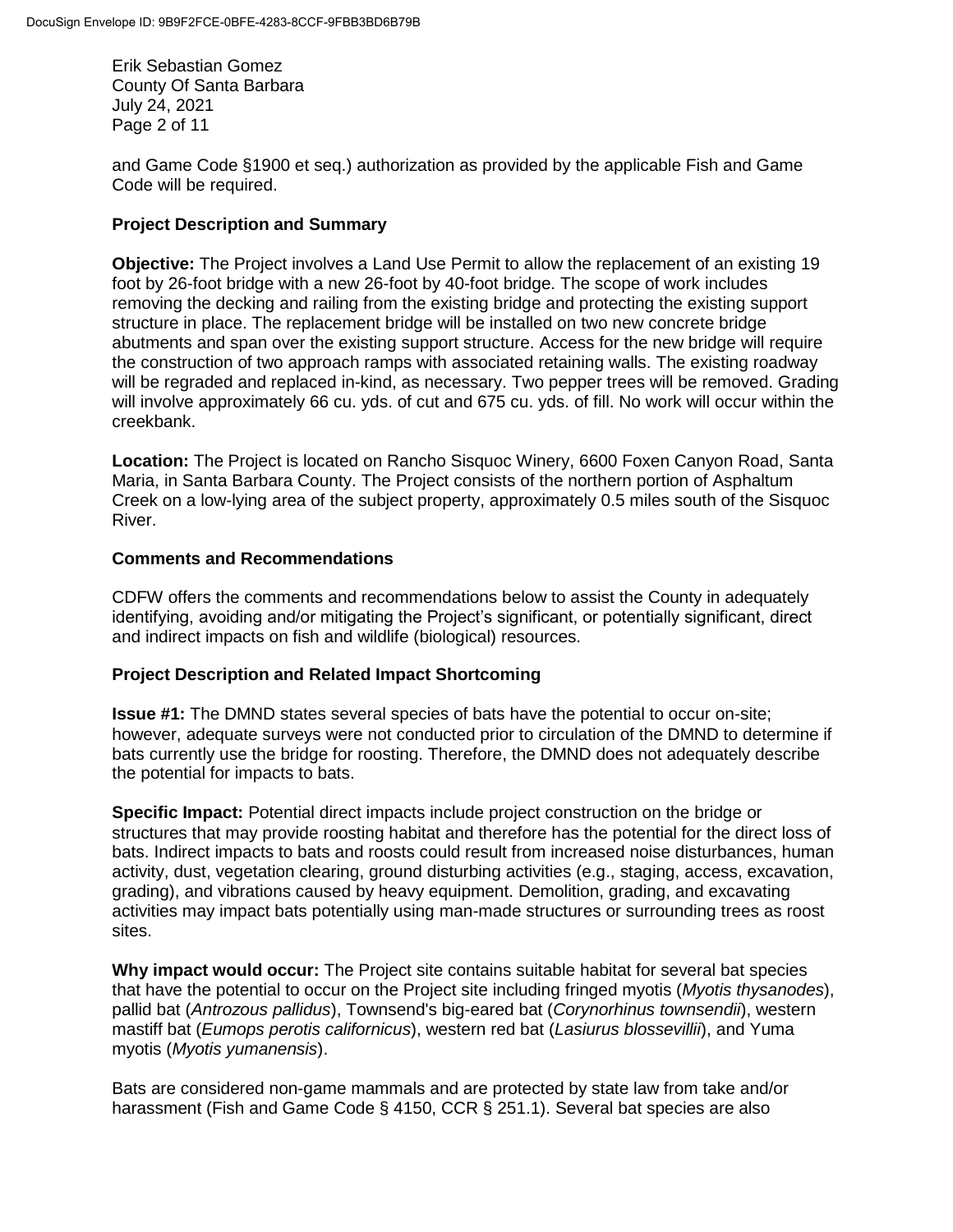Erik Sebastian Gomez County Of Santa Barbara July 24, 2021 Page 3 of 11

considered Species of Special Concern (SSC), which meet the CEQA definition of rare, threatened, or endangered species (CEQA Guidelines §15065). CDFW considers adverse impacts to an SSC, for the purposes of CEQA, to be significant without mitigation. Mitigation is not just exclusion from maternity roosts, wintering sites, night roosts, mating roosts and foraging sites, but providing similarly functioning habitat to what is impacted.

Impacts to bats due to the implementation of the Project are not fully disclosed in the DMND. The DMND relies on future surveys at an undisclosed time and duration to detect bat species present. No bat mitigation is proposed other than exclusion, which is not considered adequate mitigation for impacts to bat roosting habitat (roosting defined as winter hibernacula, summer, and maternity).

**Evidence Impact would be significant:** CEQA Guidelines §15070 and §15071 require the document to analyze if the Project may have a significant effect on the environment as well as review if the Project will 'avoid the effect or mitigate to a point where clearly no significant effects would occur'. Relying on future surveys, the preparation of future management plans, moving out of harm's way, or mitigating by obtaining permits from CDFW are considered deferred mitigation under CEQA. In order to analyze if a project may have a significant effect on the environment, the Project related impacts, including survey results for species that occur in the entire Project footprint, need to be disclosed during the public comment period. This information is necessary to allow CDFW to comment on alternatives to avoid impacts, as well as to assess the significance of the specific impact relative to the species (e.g., current range, distribution, population trends, and connectivity).

Absent the above requested information, the DMND does not analyze impacts to bats, and the DMND does not provide any alternatives discussion or any avoidance strategies to mitigate the loss of occupied bat habitat.

#### **Recommended Potentially Feasible Mitigation Measure(s)**

**Mitigation Measure #1:** For bat species utilizing the current bridge for any roosting activity, the new bridge should have the same, species-specific features to accommodate the return of bats to the new bridge. CDFW considers the addition of specific roosting features to support continued use of bats in bridges to be demolished, as adequate mitigation. The new bridge should be monitored for 5 years to ensure the intended bats return and utilize the mitigation. Adaptive mitigation should be a component of any mitigation plan for bats. CDFW requests approval of any bat mitigation and relocation plan.

Additionally, prior to any exclusion of bats from the current bridge, temporary roosting habitat specific to the parameters of the particular bat species present, should be installed adjacent to the Project. Exclusion should be coupled with ensuring bats have suitable temporary habitat available nearby to move to, as well as monitoring the effectiveness of the exclusion.

**Mitigation Measure #2:** CDFW recommends bat surveys be conducted by a qualified bat specialist to determine baseline conditions within the Project and within a 500-foot buffer and analyze the potential significant effects of the proposed Project on the species (CEQA Guidelines §15125). CDFW recommends the DMND include the use of acoustic recognition technology to maximize detection of bat species to minimize impacts to sensitive bat species.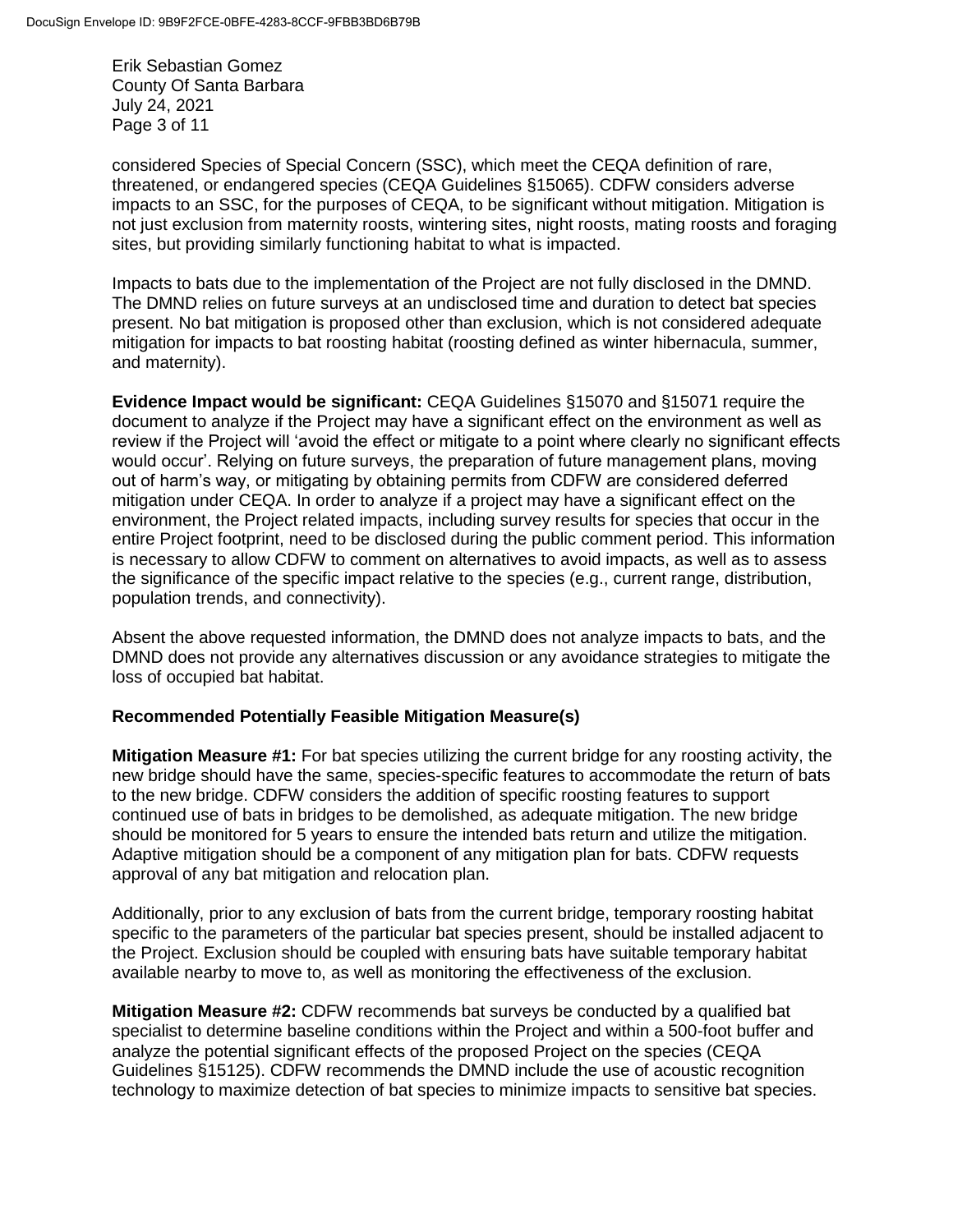Erik Sebastian Gomez County Of Santa Barbara July 24, 2021 Page 4 of 11

The DMND should document the presence of any bats roosting in or near the bridge and include species specific mitigation measures to reduce impacts to below a level of significance.

To avoid the direct loss of bats that could result from removal of trees or bridge structures, that may provide roosting habitat (winter hibernacula, summer, and maternity), the Department recommends the following steps are implemented:

- 1) Identify the species of bats present on the site by conducting appropriate surveys for winter roosting/hibernacula, summer roosting, and maternity roosting.
- 2) Determine how and when these species utilize the site and what specific habitat requirements are necessary [thermal gradients throughout the year, size of crevices, tree types, location of hibernacula/roost (e.g., height, aspect, etc.)];
- 3) Avoid the areas being utilized by bats for hibernacula/roosting; if avoidance is not feasible, a bat specialist should design alternative habitat that is specific to the species of bat being displaced and develop a relocation plan in coordination with CDFW;
- 4) The bat specialist should document all demolition monitoring activities and prepare a summary report to the Lead Agency upon completion of tree/rock disturbance and/or building demolition activities. The Department requests copies of any reports prepared related to bat surveys (e.g., monitoring, demolition);
- 5) If confirmed occupied or formerly occupied bat roosting/hibernacula and foraging habitat is destroyed, habitat of comparable size, function and quality should be created or preserved and maintained in the new bridge, or for bats in trees, at a nearby suitable undisturbed area. The bat habitat (not bat houses) mitigation shall be determined by the bat specialist in consultation with CDFW;
- 6) A monitoring plan should be prepared and submitted to CDFW and the Lead Agency. The monitoring plan should describe proposed mitigation habitat, and include performance standards for the use of replacement roosts/hibernacula by the displaced species, as well as provisions to prevent harassment, predation, and disease of relocated bats; and,
- 7) Annual reports detailing the success of roost replacement and bat relocation should be prepared and submitted to Lead Agency and the Department for five years following relocation or until performance standards are met, whichever period is longer.

**Issue #2:** CDFW has determined that streams subject to Fish and Game Code, section 1600 *et seq*. may be impacted by the proposed Project.

**Specific Impact:** The DMND states the Project could result in impacts to jurisdictional resources.

**Why impact would occur:** The Project may impact stream processes, or otherwise alter the existing drainage pattern of the Project site.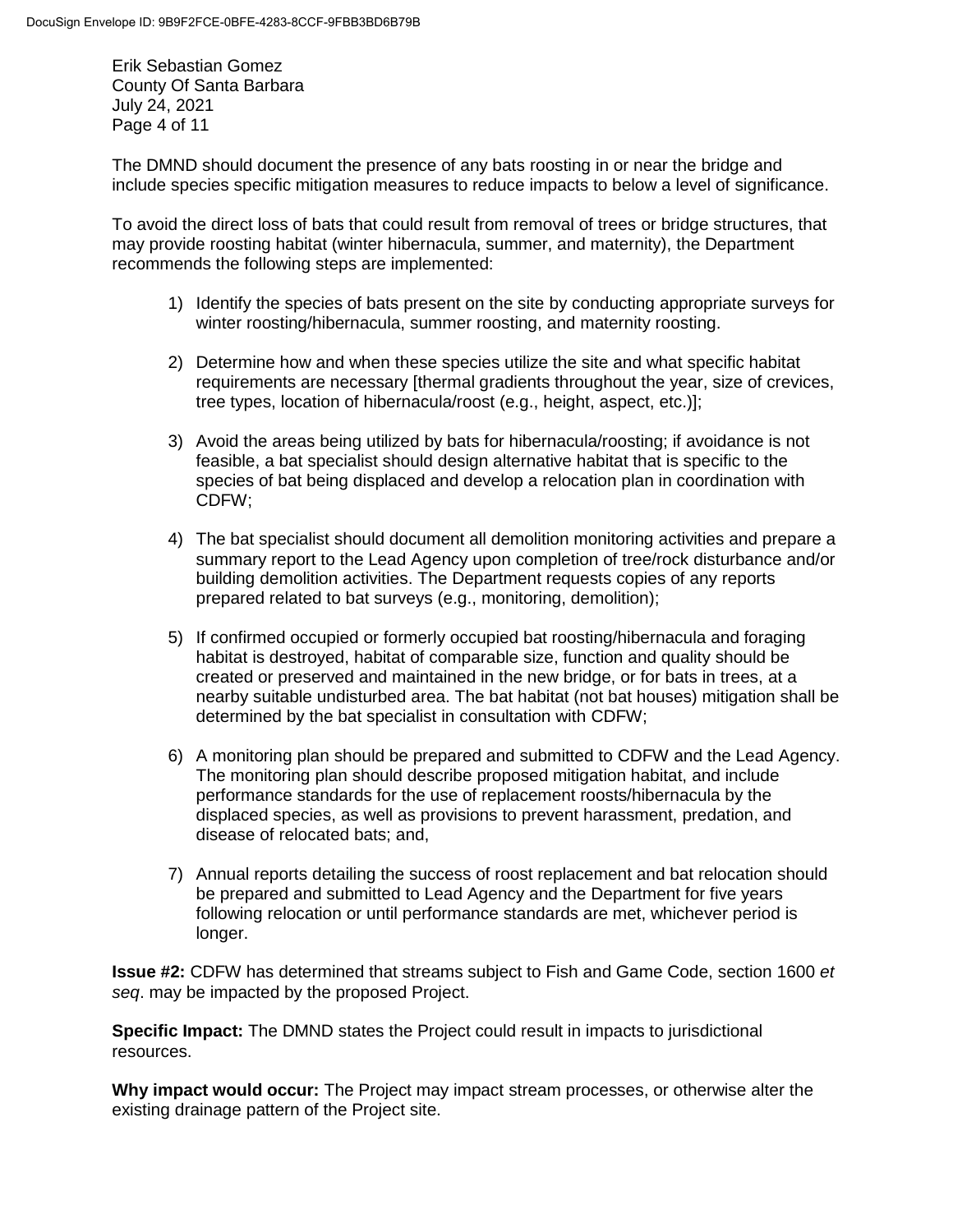Erik Sebastian Gomez County Of Santa Barbara July 24, 2021 Page 5 of 11

**Evidence impact would be significant:** The Project may substantially adversely affect the existing water quality and geomorphologic processes through the alteration of the channel.

**Mitigation Measure #1:** CDFW has concluded that the Project may result in the alteration of streams. For any such activities, the Project applicant (or "entity") must provide notification to CDFW pursuant to Fish and Game Code, section 1600 *et seq*. Based on this notification and other information, CDFW determines whether a Lake and Streambed Alteration Agreement (LSAA) with the applicant is required prior to conducting the proposed activities. Please visit CDFW's Lake and Streambed Alteration Program webpage to for information about LSAA notification and online submittal through the Environmental Permit Information Management System (EPIMS) Permitting Portal (CDFW 2020d).

CDFW's issuance of an LSAA for a Project that is subject to CEQA will require CEQA compliance actions by CDFW as a Responsible Agency. As a Responsible Agency, CDFW may consider the CEQA document from the County for the Project. To minimize additional requirements by CDFW pursuant to Fish and Game Code, section 1600 et seq. and/or under CEQA, the CEQA document should fully identify the potential impacts to the stream or riparian resources and provide adequate avoidance, mitigation, monitoring, and reporting commitments for issuance of the LSA.

Any LSAA permit issued for the Project by CDFW may include additional measures protective of streambeds on and downstream of the Project site. The LSAA may include further erosion and pollution control measures. To compensate for any on-site and off-site impacts to aquatic resources, additional mitigation conditioned in any LSAA may include the following: avoidance of resources, on-site or off-site creation, enhancement or restoration, and/or protection, and management of mitigation lands in perpetuity.

**Mitigation Measure #2:** A weed management plan should be developed for the Project area and implemented both during and for at least 3 years post-Project. Soil disturbance promotes establishment and growth of non-native weeds. As part of the Project, non-native weeds should be prevented from becoming established both during and after construction, to control the local spread of invasive plants. The Project area should be monitored via mapping for new introductions and expansions of non-native weeds. Annual threshold limits, eradication targets, and monitoring should be included in this plan. Monitoring for spread of invasive weeds to adjacent lands should also be included.

# **Filing Fees**

The Project, as proposed, would have an impact on fish and/or wildlife resources, and assessment of filing fees is necessary. Fees are payable upon filing of the Notice of Determination by the Lead Agency and serve to help defray the cost of environmental review by CDFW. Payment of the fee is required in order for the underlying Project approval to be operative, vested, and final. (California Code of Regulations, tit. 14, § 753.5; Fish and Game Code, § 711.4; Public Resources Code, § 21089).

# **Conclusion**

We appreciate the opportunity to comment on the project to assist the County of Santa Barbara in adequately analyzing and minimizing/mitigating impacts to biological resources. CDFW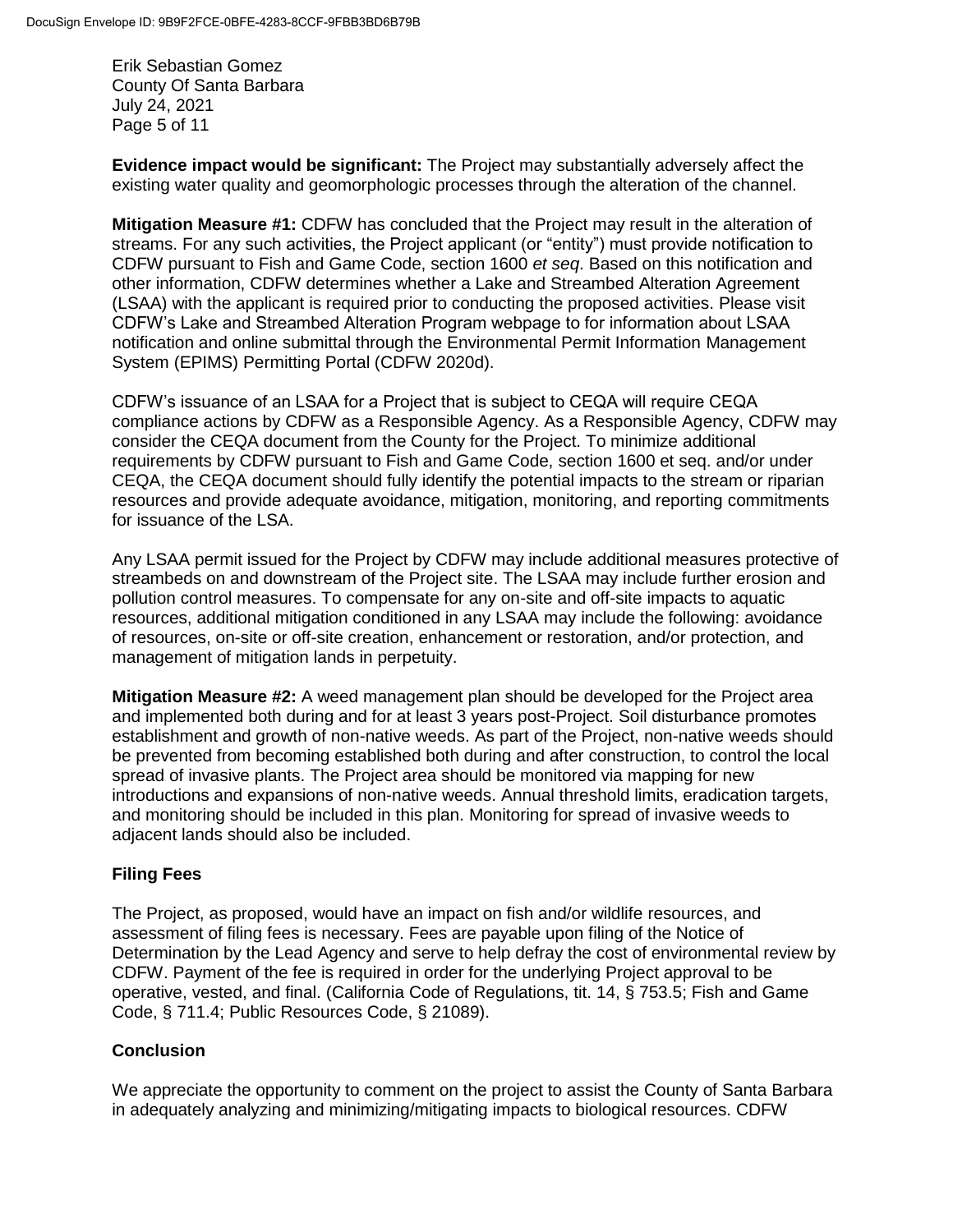Erik Sebastian Gomez County Of Santa Barbara July 24, 2021 Page 6 of 11

requests an opportunity to review and comment on any response that the County has to our comments and to receive notification of any forthcoming hearing date(s) for the project. Questions regarding this letter and further coordination on these issues should be directed to Kelly Schmoker-Stanphill, Senior Environmental Scientist (Specialist), at (626) 335-9092 or [Kelly.Schmoker@wildlife.ca.gov.](mailto:Kelly.Schmoker@wildlife.ca.gov)

Sincerely,

-DocuSigned by: Erinn Wilson-Olgin

-B6E58CFE24724F5... Erinn Wilson-Olgin Environmental Program Manager I South Coast Region

Attachments: Attachment A: Draft Mitigation and Monitoring Reporting Plan

ec: CDFW

Steve Gibson, Los Alamitos – [Steve.Gibson@wildlife.ca.gov](mailto:Steve.Gibson@wildlife.ca.gov) Sarah Rains, Fillmore – [Sarah.Rains@wildlife.ca.gov](mailto:Sarah.Rains@wildlife.ca.gov) Susan Howell, San Diego – [Susan.Howell@wildlife.ca.gov](mailto:Susan.Howell@wildlife.ca.gov) CEQA Program Coordinator, Sacramento – [CEQACommentLetters@wildlife.ca.gov](mailto:CEQACommentLetters@wildlife.ca.gov) 

State Clearinghouse, Office of Planning and Research – [State.Clearinghouse@opr.ca.gov](mailto:State.Clearinghouse@opr.ca.gov)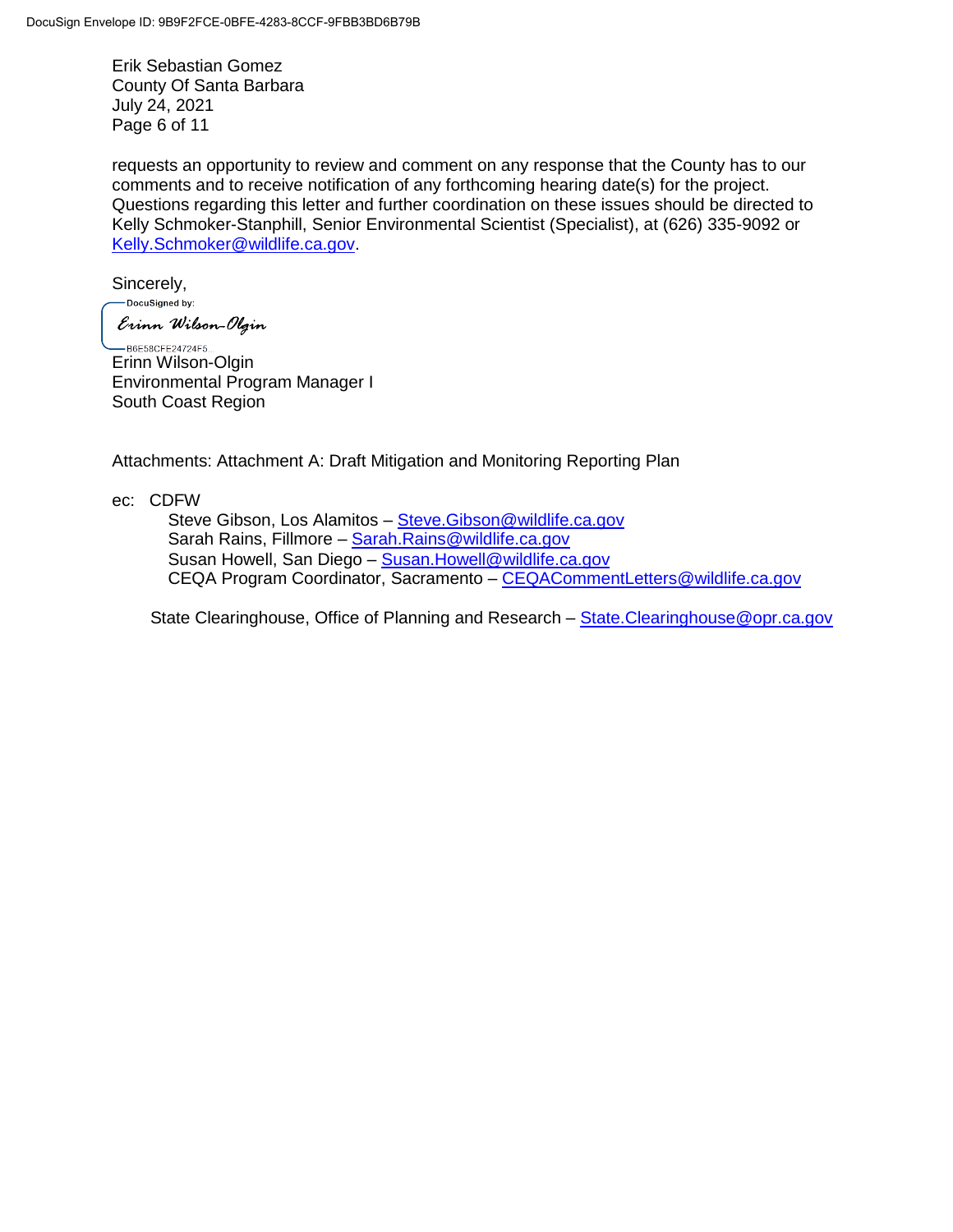

State of California – Natural Resources Agency *GAVIN NEWSOM, Governor* DEPARTMENT OF FISH AND WILDLIFE *CHARLTON H. BONHAM, Director*  South Coast Region 3883 Ruffin Road San Diego, CA 92123 (858) 467-4201 [www.wildlife.ca.gov](http://www.wildlife.ca.gov/)





# **Attachment A: Draft Mitigation and Monitoring Reporting Plan**

CDFW recommends the following language to be incorporated into a future environmental document for the Project. A final MMRP shall reflect results following additional plant and wildlife surveys and the Project's final on and/or off-site mitigation plans.

| <b>Biological Resources (BIO)</b>      |                                                                                                                                                                                                                                                                                                                                                                                                                                                                                                                                                                                                                                                                                                                                                                                                                                                                                                                                                                                                                                               |                                    |                           |
|----------------------------------------|-----------------------------------------------------------------------------------------------------------------------------------------------------------------------------------------------------------------------------------------------------------------------------------------------------------------------------------------------------------------------------------------------------------------------------------------------------------------------------------------------------------------------------------------------------------------------------------------------------------------------------------------------------------------------------------------------------------------------------------------------------------------------------------------------------------------------------------------------------------------------------------------------------------------------------------------------------------------------------------------------------------------------------------------------|------------------------------------|---------------------------|
|                                        | Mitigation Measure (MM) or Recommendation (REC)                                                                                                                                                                                                                                                                                                                                                                                                                                                                                                                                                                                                                                                                                                                                                                                                                                                                                                                                                                                               |                                    | <b>Responsible Party</b>  |
| MM-BIO-1-<br>Impacts to<br><b>Bats</b> | For bat species utilizing the current bridge for any roosting<br>activity, the new bridge should have the same, species-<br>specific features to accommodate the return of bats to the<br>new bridge. CDFW considers the addition of specific roosting<br>features to support continued use of bats in bridges to be<br>demolished, as adequate mitigation. The new bridge should<br>be monitored for 5 years to ensure the intended bats return<br>and utilize the mitigation. Adaptive mitigation should be a<br>component of any mitigation plan for bats. CDFW requests<br>approval of any bat mitigation and relocation plan.<br>Additionally, prior to any exclusion of bats from the current<br>bridge, temporary roosting habitat specific to the parameters<br>of the particular bat species present, should be installed<br>adjacent to the Project. Exclusion should be coupled with<br>ensuring bats have suitable temporary habitat available<br>nearby to move to, as well as monitoring the effectiveness of<br>the exclusion. | Prior to<br>finalizing<br>the DNMD | Lead Agency/<br>Applicant |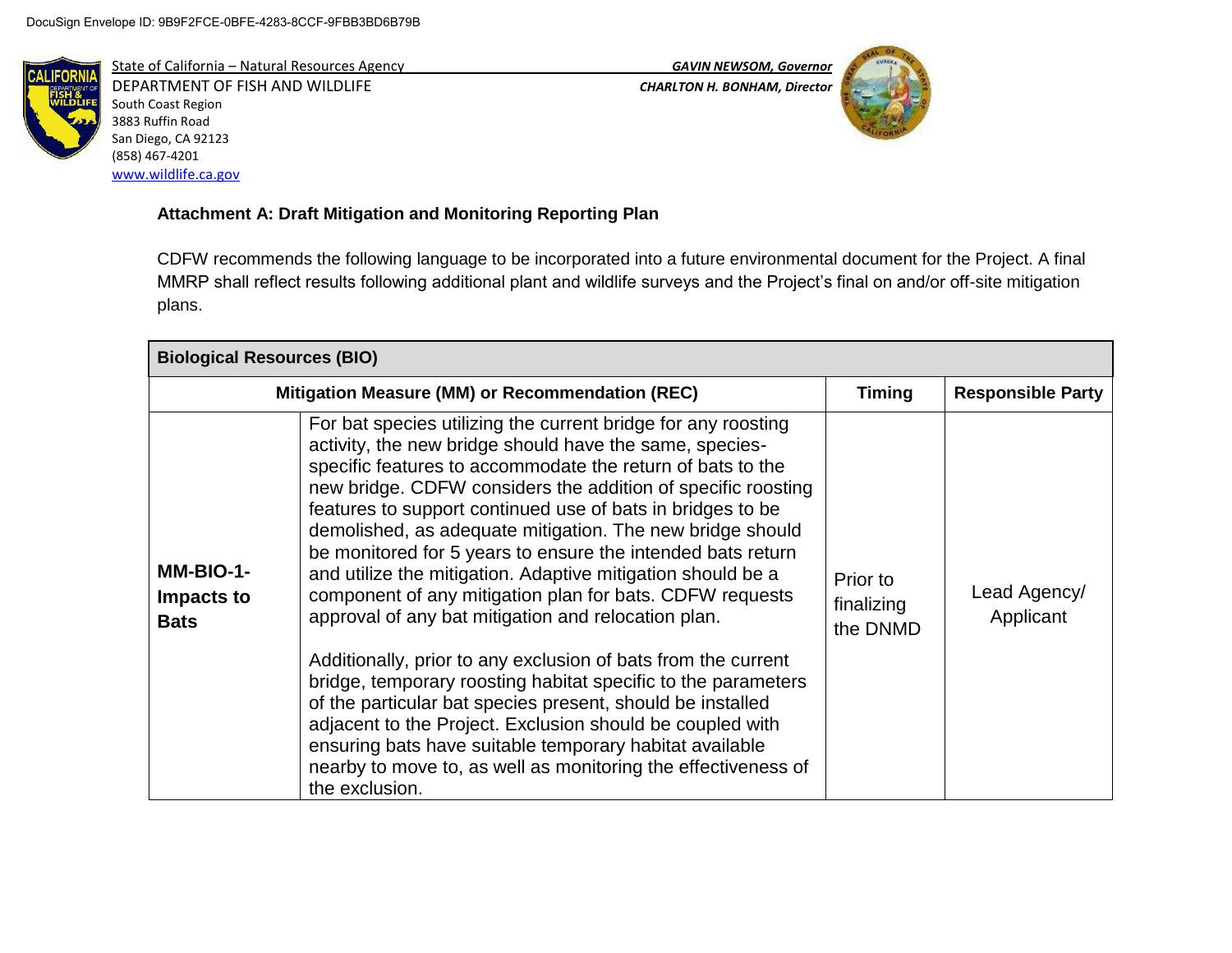Erik Sebastian Gomez County Of Santa Barbara July 24, 2021 Page 8 of 11

| MM-BIO-2-<br>Impacts to<br><b>Bats</b> | CDFW recommends bat surveys be conducted by a qualified<br>bat specialist to determine baseline conditions within the<br>Project and within a 500-foot buffer and analyze the potential<br>significant effects of the proposed Project on the species<br>(CEQA Guidelines §15125). CDFW recommends the DMND<br>include the use of acoustic recognition technology to<br>maximize detection of bat species to minimize impacts to<br>sensitive bat species. The DMND should document the<br>presence of any bats roosting in or near the bridge, and<br>include species specific mitigation measures to reduce<br>impacts to below a level of significance.<br>To avoid the direct loss of bats that could result from removal<br>of trees or bridge structures, that may provide roosting<br>habitat (winter hibernacula, summer, and maternity), the<br>Department recommends the following steps are<br>implemented: | Prior to<br>finalizing<br>the DNMD | Lead Agency/<br>Applicant |
|----------------------------------------|------------------------------------------------------------------------------------------------------------------------------------------------------------------------------------------------------------------------------------------------------------------------------------------------------------------------------------------------------------------------------------------------------------------------------------------------------------------------------------------------------------------------------------------------------------------------------------------------------------------------------------------------------------------------------------------------------------------------------------------------------------------------------------------------------------------------------------------------------------------------------------------------------------------------|------------------------------------|---------------------------|
|                                        | 1) Identify the species of bats present on the site by<br>conducting appropriate surveys for winter<br>roosting/hibernacula, summer roosting, and<br>maternity roosting.<br>2) Determine how and when these species utilize the<br>site and what specific habitat requirements are<br>necessary [thermal gradients throughout the year,<br>size of crevices, tree types, location of<br>hibernacula/roost (e.g., height, aspect, etc.)];<br>3) Avoid the areas being utilized by bats for<br>hibernacula/roosting; if avoidance is not feasible, a                                                                                                                                                                                                                                                                                                                                                                     |                                    |                           |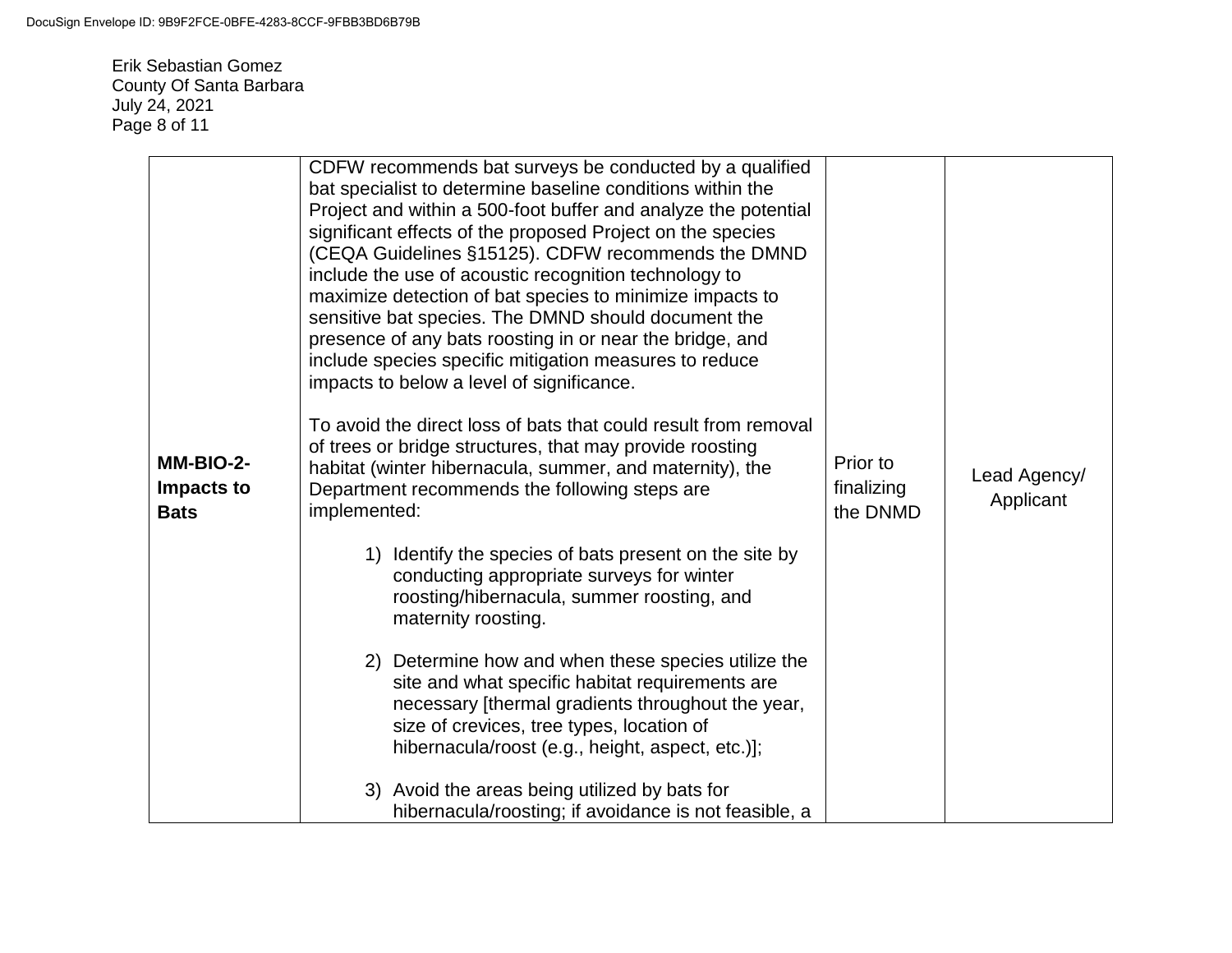Erik Sebastian Gomez County Of Santa Barbara July 24, 2021 Page 9 of 11

| bat specialist should design alternative habitat that<br>is specific to the species of bat being displaced<br>and develop a relocation plan in coordination with<br>CDFW;                                                                                                                                                                                                                                                         |  |
|-----------------------------------------------------------------------------------------------------------------------------------------------------------------------------------------------------------------------------------------------------------------------------------------------------------------------------------------------------------------------------------------------------------------------------------|--|
| 4) The bat specialist should document all demolition<br>monitoring activities, and prepare a summary<br>report to the Lead Agency upon completion of<br>tree/rock disturbance and/or building demolition<br>activities. The Department requests copies of any<br>reports prepared related to bat surveys (e.g.,<br>monitoring, demolition);                                                                                       |  |
| 5) If confirmed occupied or formerly occupied bat<br>roosting/hibernacula and foraging habitat is<br>destroyed, habitat of comparable size, function and<br>quality should be created or preserved and<br>maintained in the new bridge, or for bats in trees,<br>at a nearby suitable undisturbed area. The bat<br>habitat (not bat houses) mitigation shall be<br>determined by the bat specialist in consultation<br>with CDFW; |  |
| 6) A monitoring plan should be prepared and<br>submitted to CDFW and the Lead Agency. The<br>monitoring plan should describe proposed<br>mitigation habitat, and include performance<br>standards for the use of replacement<br>roosts/hibernacula by the displaced species, as<br>well as provisions to prevent harassment,<br>predation, and disease of relocated bats; and,                                                    |  |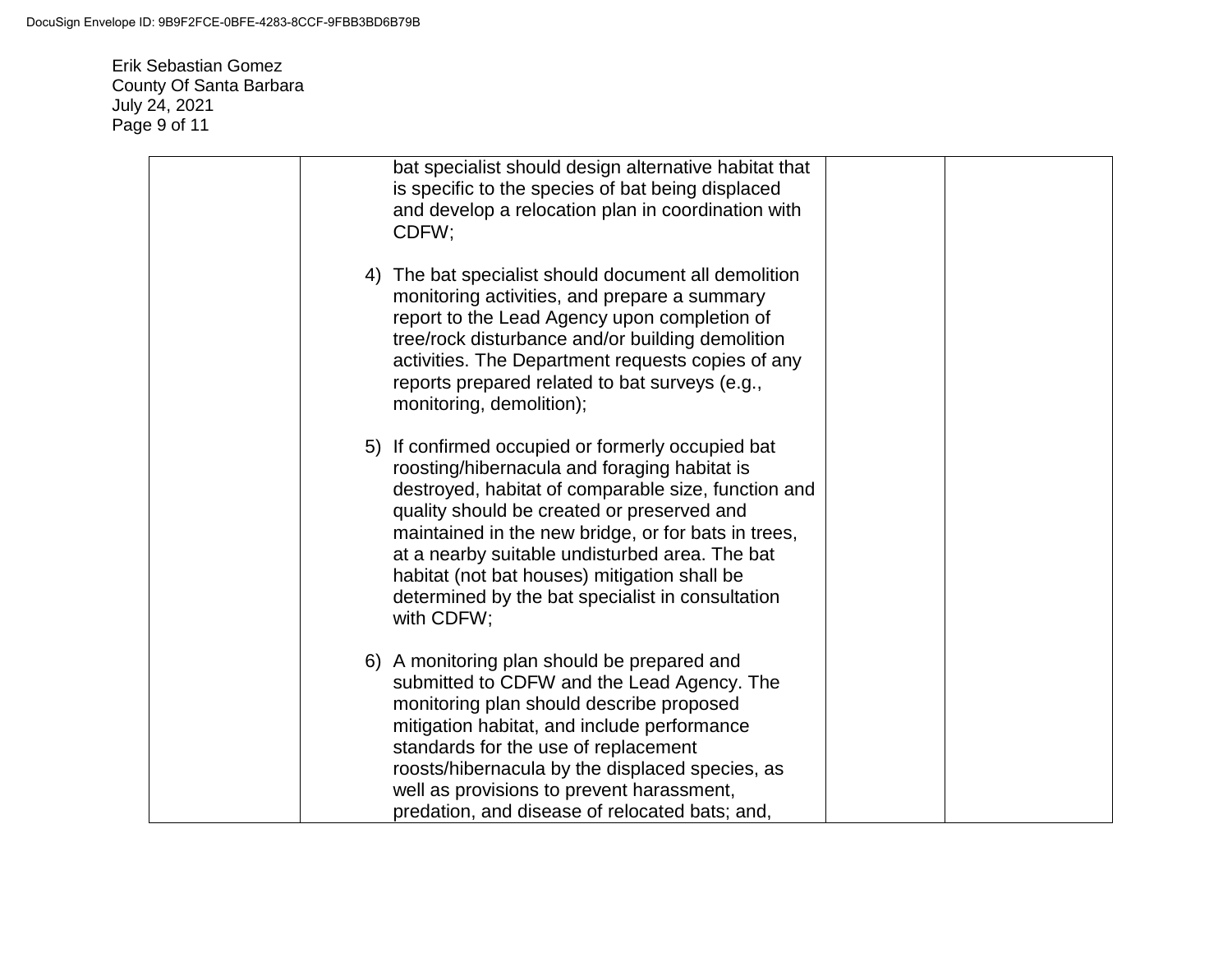Erik Sebastian Gomez County Of Santa Barbara July 24, 2021 Page 10 of 11

|                                             | 7) Annual reports detailing the success of roost<br>replacement and bat relocation should be prepared<br>and submitted to Lead Agency and the Department<br>for five years following relocation or until<br>performance standards are met, whichever period<br>is longer.                                                                                                                                                                                                                                                                                                                                                                                                                                                                                                                                                                                                                                                                                 |                                    |                           |
|---------------------------------------------|-----------------------------------------------------------------------------------------------------------------------------------------------------------------------------------------------------------------------------------------------------------------------------------------------------------------------------------------------------------------------------------------------------------------------------------------------------------------------------------------------------------------------------------------------------------------------------------------------------------------------------------------------------------------------------------------------------------------------------------------------------------------------------------------------------------------------------------------------------------------------------------------------------------------------------------------------------------|------------------------------------|---------------------------|
| MM-BIO-3-<br>Impacts to<br><b>Streambed</b> | CDFW has concluded that the Project may result in the<br>alteration of streams. For any such activities, the Project<br>applicant (or "entity") must provide notification to CDFW<br>pursuant to Fish and Game Code, section 1600 et seq.<br>Based on this notification and other information, CDFW<br>determines whether a Lake and Streambed Alteration<br>Agreement (LSAA) with the applicant is required prior to<br>conducting the proposed activities. Please visit CDFW's Lake<br>and Streambed Alteration Program webpage to for<br>information about LSAA notification and online submittal<br>through the Environmental Permit Information Management<br>System (EPIMS) Permitting Portal (CDFW 2020d).<br>CDFW's issuance of an LSAA for a Project that is subject to<br>CEQA will require CEQA compliance actions by CDFW as a<br>Responsible Agency. As a Responsible Agency, CDFW may<br>consider the CEQA document from the County for the | Prior to<br>finalizing<br>the DNMD | Lead Agency/<br>Applicant |
|                                             | Project. To minimize additional requirements by CDFW<br>pursuant to Fish and Game Code, section 1600 et seq.<br>and/or under CEQA, the CEQA document should fully<br>identify the potential impacts to the stream or riparian<br>resources and provide adequate avoidance, mitigation,                                                                                                                                                                                                                                                                                                                                                                                                                                                                                                                                                                                                                                                                    |                                    |                           |